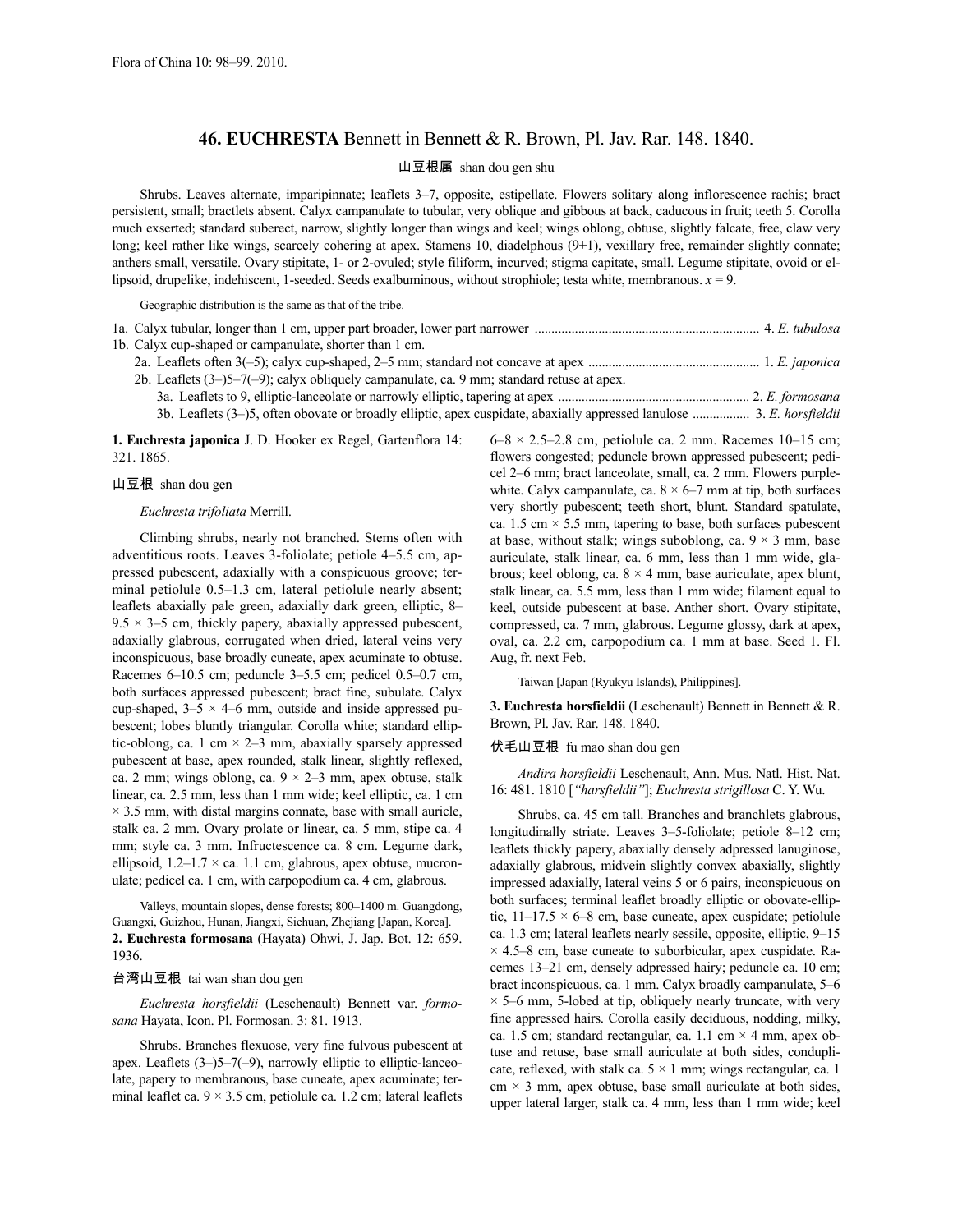obovate-oblong, apex rounded, base small auriculate on both sides, upper lateral larger, distal margins connate, ca. 1.1 cm  $\times$ to 4 mm, stalk to 4 mm, less than 1 mm wide. Stamen tube ca. 1.4 cm. Ovary oblong, ca. 6 mm, attenuate at base; stipe ca. 5 mm; ovule 1; style ca. 4 mm; stigma punctiform, small. Legume glossy black, ellipsoid, ca.  $2 \times 1.3$  cm, indehiscent, stalk 6–8 mm, carpopodium ca. 1.2 cm, with 1 joint between both.

Evergreen broad-leaved forests in limestone areas; 1000–1400 m. SE Yunnan (Hekou, Maguan, Malipo), SE Xizang (Mêdog) [Bhutan, India, Indonesia, Laos, Nepal, Philippines, Thailand, Vietnam].

**4. Euchresta tubulosa** Dunn, J. Linn. Soc., Bot. 35: 492. 1903.

## 管萼山豆根 guan e shan dou gen

Shrubs. Leaves 3–7-foliolate; petiole 6–7(–10.5) cm; terminal petiolule  $0.6-1(-1.5)$  cm, lateral petiolules  $2(-5)$  mm; leaflets elliptic, obovate, or obovate-elliptic, terminal leaflet subequal to lateral leaflets,  $8-10.5 \times 3.5-4.5$  cm (or terminal leaflet  $13.5-14 \times 9-10$  cm, lateral leaflets  $10.5-13 \times$  ca. 7 cm), papery, abaxially appressed fulvous pubescent, adaxially glabrous, midvein slightly convex abaxially, flat or slightly impressed adaxially, lateral veins 5 or 6 pairs, inconspicuous, base cuneate to rounded, apex cuspidate to blunt. Racemes terminal, 8–16 cm; peduncle ca. 4 cm; pedicel ca. 4 mm, appressed fulvous pubescent. Flowers 2–2.2 cm. Calyx tubular, lower ones narrow, 4–5 mm or 9–10 mm, ca. 2 mm wide, with bursicule at base; upper ones expanded to cup-shaped, ca. 6 mm; lobes bluntly triangular, 1–1.5 mm. Standard reflexed and curved, ca. 1.5 cm, apex blunt or retuse, upper half ca. 5 mm wide, downward attenuate to stalk, base ca. 2 mm wide; wings oblong, ca.  $8.5 \times 3.5$  mm, base truncate, without auricles, apex obtuse, claw

straight on one side and arcuate on other side, stalk ca.  $7 \times 1$ mm; keel oblong, lower part free, upper part connate, apex obtuse, claw ca.  $7 \times 3$  mm, with small projection at base, stalk ca. 6 mm, less than 1 mm wide. Stamen tube ca. 1.2 mm. Ovary linear, ca. 5.5 mm, stipe ca. 1.3 cm; style linear, ca. 4 mm. Legume dark brown, ellipsoid,  $1.5-1.8$  cm  $\times$  ca. 8 mm, both ends obtuse, apex with a very short mucro; infructescence ca. 10 cm, carpopodium ca. 1.4 cm. Fl. May–Jun(–Jul), fr. Jul–Sep.

● 300–1700 m. Guangxi, NW Hubei, Hunan, Sichuan, Yunnan.

- 1a. Leaflets elliptic or obovate-elliptic, terminal leaflet subequal to lateral leaflets,  $8-10.5 \times 3.5-4.5$  cm; inflorescence ca. 8 cm .............................. 4a. var. *tubulosa*
- 1b. Leaflets obovate or elliptic, terminal leaflet larger than lateral leaflets; inflorescence 14–16 cm.
	- 2a. Leaflets obovate; calyx tube longer below, 9–10 mm ......... 4b. var. *longiracemosa*
	- 2b. Leaflets elliptic; calyx tube shorter below, 4–5 mm .................... 4c. var. *brevituba*

### **4a. Euchresta tubulosa** var. **tubulosa**

管萼山豆根(原变种) guan e shan dou gen (yuan bian zhong)

Leaflets elliptic or obovate-elliptic, terminal leaflet subequal to lateral leaflets,  $8-10.5 \times 3.5-4.5$  cm. Inflorescence ca. 8 cm.

● 300–1700 m. NW Hubei, Hunan, Sichuan.

**4b. Euchresta tubulosa** var. **longiracemosa** (S. Lee & H. Q. Wen) C. Chen, Acta Phytotax. Sin. 30: 50. 1992.

#### 长序山豆根 chang xu shan dou gen

*Euchresta longiracemosa* S. Lee & H. Q. Wen, Guihaia 4: 139. 1984.

Leaves 3–5-foliolate; petiole 7–10.5 cm; leaflets obovate, apex shortly cuspidate; terminal leaflet  $13.5-14 \times 9-10$  cm, petiolule 1–1.5 cm; lateral leaflets  $10.5$ –13  $\times$  ca. 7 cm, base cuneate to broadly so, petiolule 3–5 mm. Racemes 14–16 cm. Calyx tube longer below, 9–10 mm. Fl. Apr–Jun.

● Forests on limestone mountain slopes; ca. 1200 m. Guangxi.

**4c. Euchresta tubulosa** var. **brevituba** C. Chen, Acta Phytotax. Sin. 30: 50. 1992.

#### 短萼山豆根 duan e shan dou gen

Leaflets elliptic. Inflorescence ca. 14.5 cm. Calyx tube shorter below, 4–5 mm. Fl. Jun.

● 700–800 m. Yunnan (Mengla).